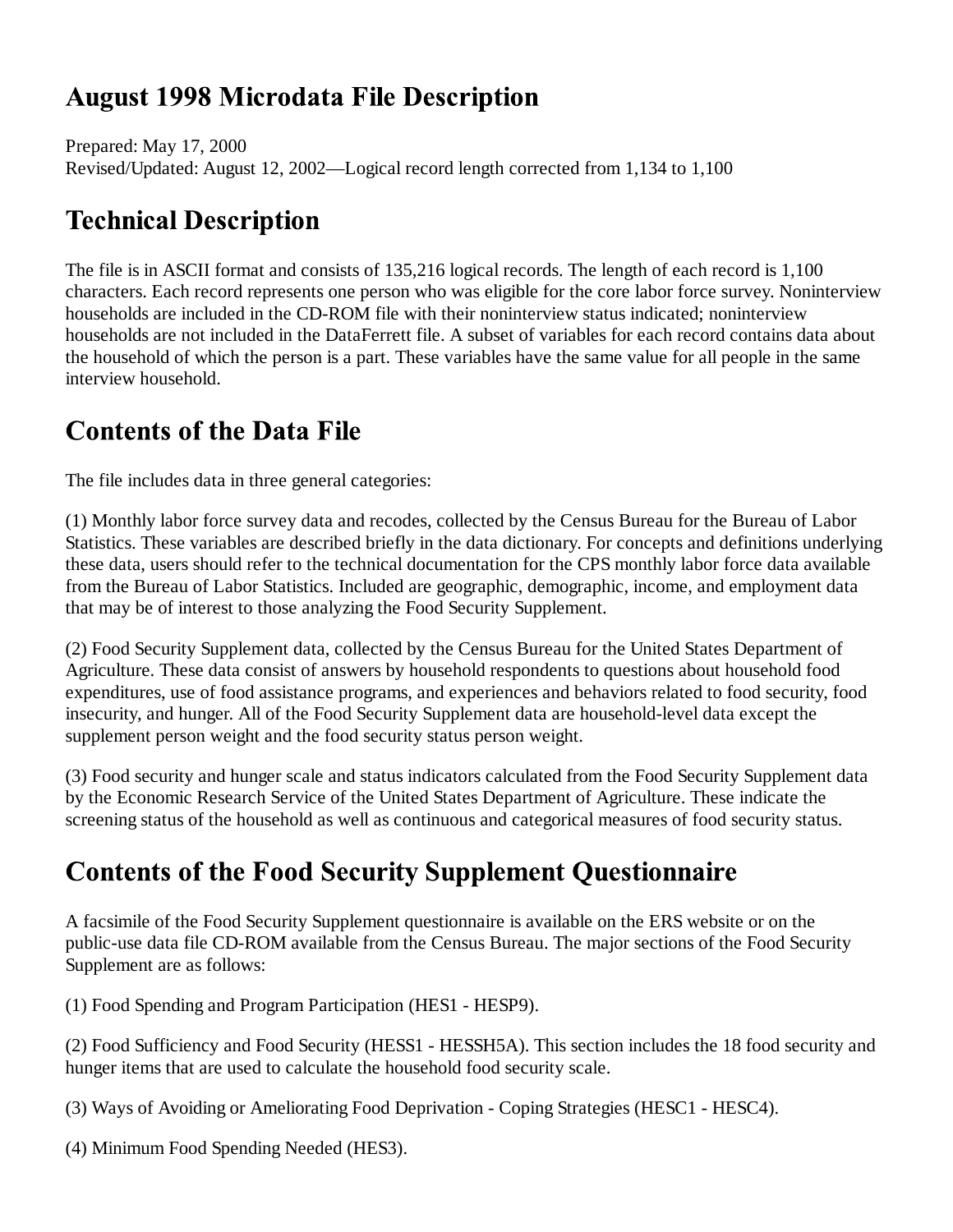## **Changes from September 1997 Food Security Supplement**

The Food Security Supplement was substantially redesigned in 1998. The main series of questions was reordered to approximate the severity order of the items and renamed to reflect the new questionnaire structure. The reordering allowed insertion of two internal screens and a less stringent initial screen (described below).

Other changes include: (1) a single "usual" household food expenditure question which replaced the series of items on actual food spending; (2) two split ballot sets of experimental questions (described below); (3) a more complete set of "how often did this occur?" follow-up questions to the main food security and hunger series; and (4) addition of a final question which asks the respondent what would be the lowest amount the household could spend for food per week or per month and still provide a healthy, acceptable diet. Also, child-referenced questions in households with only one child were referenced to "your child." In previous years, these questions were referenced to the child by name.

### **Screening of the Food Security Supplement**

The Food Security Supplement includes several screens to reduce respondent burden and to avoid embarrassing respondents by asking them questions that are inappropriate given other information which they have provided in the survey. Some of the screener variables use information from the monthly labor force core data as well as from the Food Security Supplement. Households with income above 185 percent of the poverty threshold for that household (HRPOOR=2, estimated from HUFAMINC and HRNUMHOU) who responded "no" to HES2 were skipped over the questions on participation in food assistance programs. Households with income above 185 percent of poverty who registered no indication of food stress on HES2, HESS1, or HESS1A were skipped over the rest of the "Food Sufficiency and Food Security" section and the "Ways of Avoiding or Ameliorating Food Deprivation" section. There are also two "internal" screeners in the main food security section (the questions that are used to calculate the household food security scale). This series of questions is divided into three blocks. After the first and second blocks, households that have registered no indication of food stress in the preceding block are skipped over the rest of the "Food Sufficiency and Food Security" section.

The screening rules which determine whether a household was asked the questions used to calculate the food security scale have varied somewhat during the first 4 years of fielding the Food Security Supplement. These different screening procedures biased estimated prevalences of food insecurity and hunger differently in each year. Adjustments must be made for these differences to compare prevalences of food security and hunger across years. This topic is discussed further below under the heading "Food Security Scales and Screener Variables."

Screeners also were applied based on whether the household included any children, so that households without children were not asked questions which refer specifically to children. This screener, as calculated at the time of the survey, classified as children all persons age 17 or younger. However, for processing and analyzing the food security data, persons who are household reference persons or spouses of household reference persons (PERRP=1, 2, or 3) are not considered children even if they are 17 or younger. The food security scale, status, and screener variables reflect this recoding; however, the individual item responses are not recoded, and the user will need to recode these if they are to be analyzed or used to replicate scale scores.

# **Experimental Questions**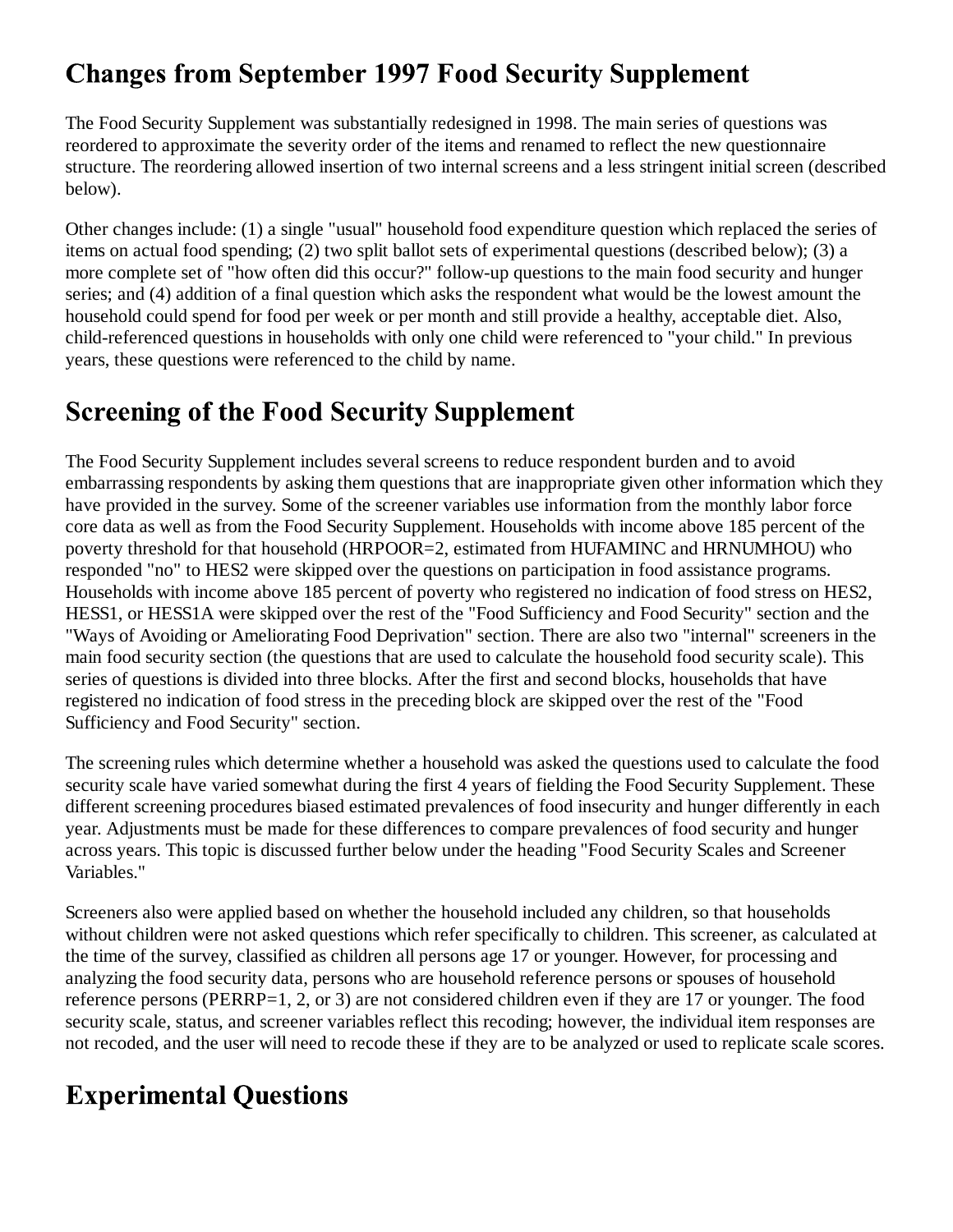Two sets of experimental questions were asked of respondents in only one month-in-sample group.

(1) Households in HRMIS=4 were asked an experimental variant of the food sufficiency question, HESS1A, instead of HESS1.

(2) Households in HRMIS=8 were asked several food security questions referenced to the respondent or to a specific child, in place of corresponding questions in other month-in-sample groups that referred either to all adults or all children in the household. Adult items that are normally asked of "you or other adults in the household" in multiple-adult households were referenced only to the respondent. Selected items that are normally asked of "the children" in multiple-child households were asked of a specific focus child in these households. The selection of the focus child was randomized with respect to characteristics of interest based on which child's birthday was nearest to the date of interview. As a lead-in to the first such question, the respondent was advised, "The next questions ask about a particular child living in the household; that is (CHILD'S NAME)." In subsequent questions, the child's name was inserted as a referent. Because these questions refer to specific individuals, and not to the experience of all members of the household, it is not possible to calculate scale scores for these households that are precisely comparable with those of other households. For this reason, these households are assigned missing values on food security scale and status variables, and an adjusted set of weights is provided to account for their exclusion (see section on weighting below). The focus child in households in rotation 8 is identified by the variable PRSCHILD.

#### **Food Security Scales and Screener Variables**

The main purpose of the Food Security Supplement is to provide information about food security, food insecurity, and hunger in the nation's households. Several variables are provided in the data file to identify the food security status of each household during the previous 12 months. All of these variables are based on responses to a set of 18 items in the Supplement that are indicators of food insecurity and hunger. HRFS12M3 is the raw score—a count of the number of items affirmed by the household respondent. HRFS12M4 is the household food security scale score, a continuous score based on fitting the data to a single-parameter Rasch model. Computed values range from about 1 to 14. Scale scores for households that affirmed no items cannot be calculated within the Rasch model. These households are food secure, but the degree of their food security is not known and may vary widely from household to household. They are assigned scale scores of -6 to remind users that they require special handling in analyses that assume linearity of the scale scores. HRFS12M1 is a categorical variable based on the scale score, which classifies households in three categories: food secure, food insecure without hunger, and food insecure with hunger. HRFS12M2 is the same as HRFS12M1 except that the food insecure with hunger category is subdivided to level 1 and level 2 hunger. The level 2 hunger category corresponds with the severe hunger category described in *Household Food Security in the United States: Summary Report of the Food Security Measurement Project*, published by the Food and Nutrition Service.

The food security variables described in the previous paragraph are based on the 18 food security indicator items as they were administered in the 1998 survey. A second set of food security scale and status indicators is provided that is adjusted for inter-year differences in survey screening procedures. These "common-screen" variables are comparable to corresponding variables in earlier years' data, and prevalence estimates based on them are comparable across these years. The common-screen-based food security variables are HRFS12C3 (raw score), HRFS12C4 (Rasch-based scale score), HRFS12C1 (three-category food security status indicator), and HRFS12C2 (4-category food security status indicator). The common-screen food security variables are needed because the screening procedures used in administering the Food Security Supplements varied somewhat from year to year. In all years, households that were screened out after a few initial questions are classified as food secure. However, comparisons across years of the item responses of households with identical responses to the preliminary screener variables show that some households that were screened out under more stringent screening rules would have been classified as food insecure (or, in a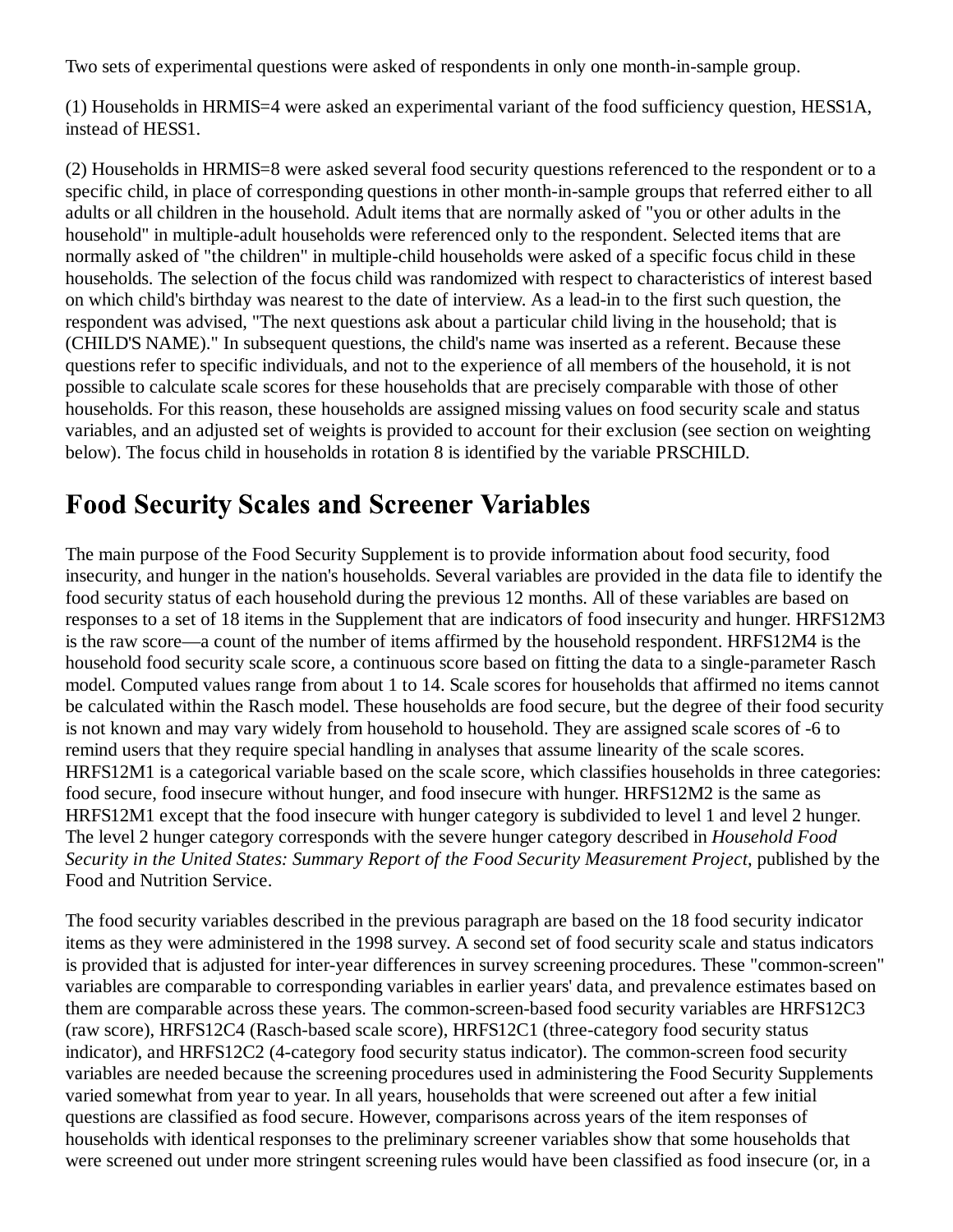few cases, even as food insecure with hunger) if they had not been screened out. The screening procedures, therefore, bias prevalence estimates of food security and hunger downward, and the extent of the bias varies across years. To compare prevalence rates across years, it is essential to adjust the data from each year so that it matches, as nearly as possible, a common set of screening procedures. That is, negative responses must be imputed to households that would have been screened out at the initial screener in any year. For surveys prior to 1998, negative responses also must be imputed to "downstream" variables for households that would have been screened out at either of the internal screens that were first implemented in 1998.

Two screener status variables are provided. HRFS12MS refers to screening status under the screen actually applied when the survey was administered (the "maximum-sample screen.") The variable indicates whether the household was screened out at the initial screen (before the first of the 18 indicator items), or was screened out after the first or second blocks of items, or was not screened out and was asked all items. Households screened out after the first block, but without having given a valid response to any of the items in the block, are coded as missing on HRFS12MS. Maximum-sample food security scale and status variables (HRFS12M1, HRFS12M2, HRFS12M3, HRFS12M4) for these households also are coded as missing.

HRFS12CS refers to screening status under the 1995-98 common screen. Categories are the same as for the maximum-sample screen variable, and households that would have been screened out with no valid responses to any of the indicator items under the common screen are coded as missing. Common-screen food security scale and status variables (HRFS12C1, HRFS12C2, HRFS12C3, HRFS12C4) for these households are coded as missing.

## **Constructing Household Characteristics from Person Records**

To compute some household characteristics such as household size, presence of children, or presence of elderly, it is necessary to identify the records of all persons in the same household. Households are uniquely and completely identified by State of residence (GESTCEN), household identifier (HRHHID), and household serial suffix (HSERSUF). (In the 1998 file, households are uniquely and completely identified by HRHHID alone, but this is not true in all years.) Sort records within households by PERRP if the household reference person record must be the first record in the household. To match to other months' CPS files, add the HRMIS variable to the household identification, adjusting one of the files for the difference in survey month.

### **Weights-Estimating Population Distributions of Person and Household Characteristics**

The CPS is a complex probability sample, and interviewed households as well as persons in those households are assigned weights so that the full interviewed sample represents the total national noninstitutionalized population. Initial weights are assigned based on probability of selection into the sample, and weights are then adjusted iteratively to match population controls for selected demographic characteristics at State and national levels. There are three sets of household and person weights in this data file: (1) labor force survey weights, (2) Food Security Supplement weights, and (3) food security status weights.

The labor force survey weights, HWHHWGT for households and PWSSWGT for persons, are positive for persons in all interviewed households. These weights would be appropriate for analyzing whether households or persons who completed the supplement differed from those who declined to complete the supplement.

About 10 percent of households completed the core labor force survey but declined to complete the Food Security Supplement. The Supplement weights, HHSUPWGT for households and PWSUPWGT for persons, are adjusted for supplement nonresponse so that the supplement respondents represent the national noninstitutionalized population. These weights are appropriate for estimating household distributions of